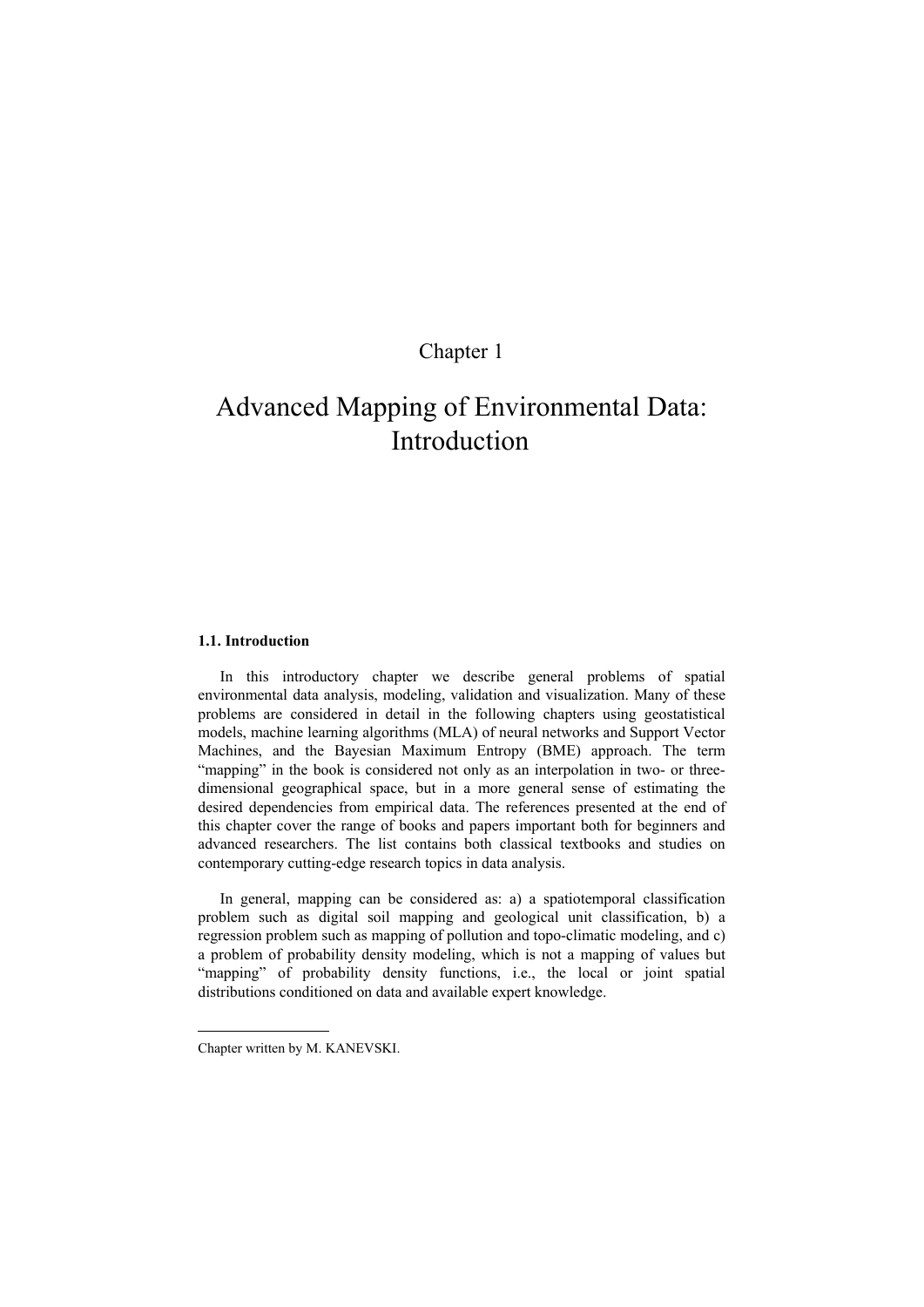As well as some necessary theoretical introductions to the methods, an important part of the book deals with the presentation of case studies. These are both simulated problems used to illustrate the essential concepts and real life applications. These case studies are important complementary parts of the current volume. They cover a wide range of applications: environmental data analysis, pollution mapping, epidemiologic spatiotemporal data analysis, socio-economic data classification and clustering. Several case studies consider multivariate data sets, where variables can be dependent (linearly or nonlinearly correlated) or independent. Common to all case studies is that data are geo-referenced, i.e. they are located at least in a geographical space. In a more general sense the geographical space can be enriched with additional information, giving rise to a high dimensional geo-feature space. Geospatial data can be categorical (classes), continuous (fields) or distributions (probability density functions).

Let us remember that one of the simplest problems – the task of spatial interpolation from discrete measurements to continuous fields – has no single solution. Even with a very simple interpolation method just by changing one or two tuning parameters many different "maps" can be produced. Here we are faced with an extremely important question of model assessment and model selection.

The selection of the method for data analysis, modeling and predictions depends on the quantity and quality of data, the expert knowledge available and the objectives of the study.

In general, two fundamental approaches when working with data are possible: deterministic models, including the analysis of data using physical models and deterministic interpolations, or statistical models which interpret the data as a realization of a random/stochastic process. In both cases models and methods depend on some hypotheses and have some parameters that should be tuned in order to apply the model correctly. In many cases these two groups merge, and deterministic models might have their "statistical" side and vice versa.

Statistical interpretation of spatial environmental data is not trivial because usually only one realization (measurements) of the phenomena under study exists. These cases are, for example, geological data, pollution after an accident, etc. Therefore, some fundamental hypotheses are very important in order to make statistical inferences when only one realization is available: ergodicity, second-order stationarity, intrinsic hypotheses (see Chapter 3 for more detail). While some empirical rules exist, these hypotheses are very difficult to verify rigorously in most cases.

An important aspect of spatial and spatiotemporal data is the anisotropy. This is the dependence of the spatial variability on the direction. This phenomenon can be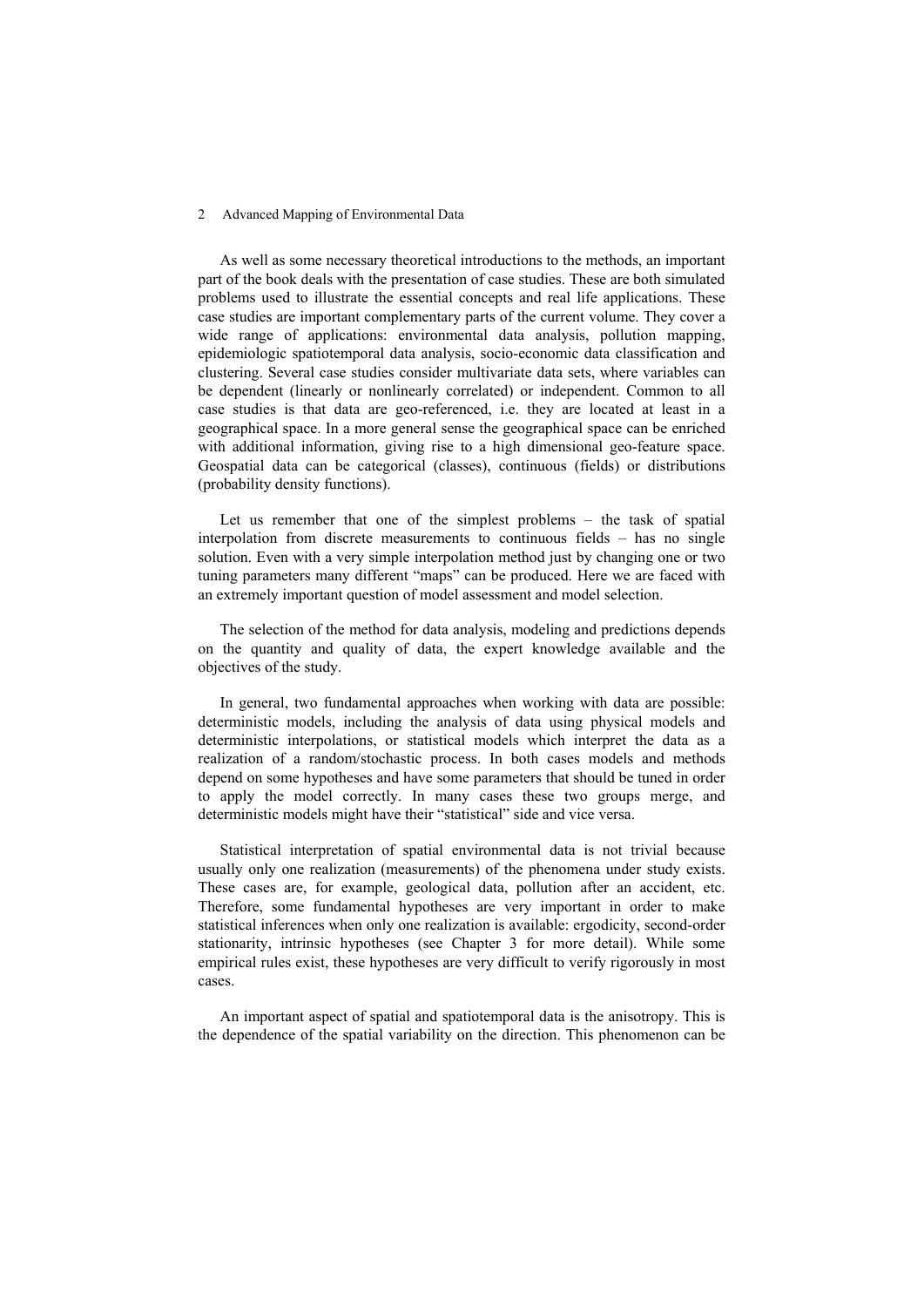detected and characterized with structural analysis such as the variography presented below.

Almost all of the models and algorithms considered in this book (geostatistics, MLA, BME) are based on the statistical interpretation of data.

Another general view on environmental data modeling approaches is to consider two major classes: model-dependent approaches (geostatistical models – Chapter 3 and BME – Chapter 6) and data-driven adaptive models (machine learning algorithms – Chapter 4). Being applied without the proper understanding and lacking interpretability, the data-driven models were often considered as black or gray box models. Obviously, each data modeling approach has its own advantages and drawbacks. In fact, both approaches can be used as complementary tools, resulting in hybrid models that can overcome some of the problems.

From a machine learning point of view the problem of spatiotemporal data analysis can be considered as a problem of pattern recognition, pattern modeling and pattern prediction or pattern completion.

There are several major classes of learning approaches:

– supervised learning. For example, these are the problems of classification and regression in the space of geographical coordinates (inputs) based on the set of available measurements (outputs);

– unsupervised learning. These are the problems with no outputs available, where the task is to find structures and dependencies in the input space: probability density modeling, spatiotemporal clustering, dimensionality reduction, ranking, outlier/novelty detection, etc. When the use of these structures can improve the prediction for a small amount of available measurements, this setting is called semisupervised learning.

Other directions such as reinforcement learning exist but are rarely used in environmental spatial data analysis and modeling.

# **1.2. Environmental data analysis: problems and methodology**

#### **1.2.1.** *Spatial data analysis: typical problems*

First let us consider some typical problems arising when working with spatial data.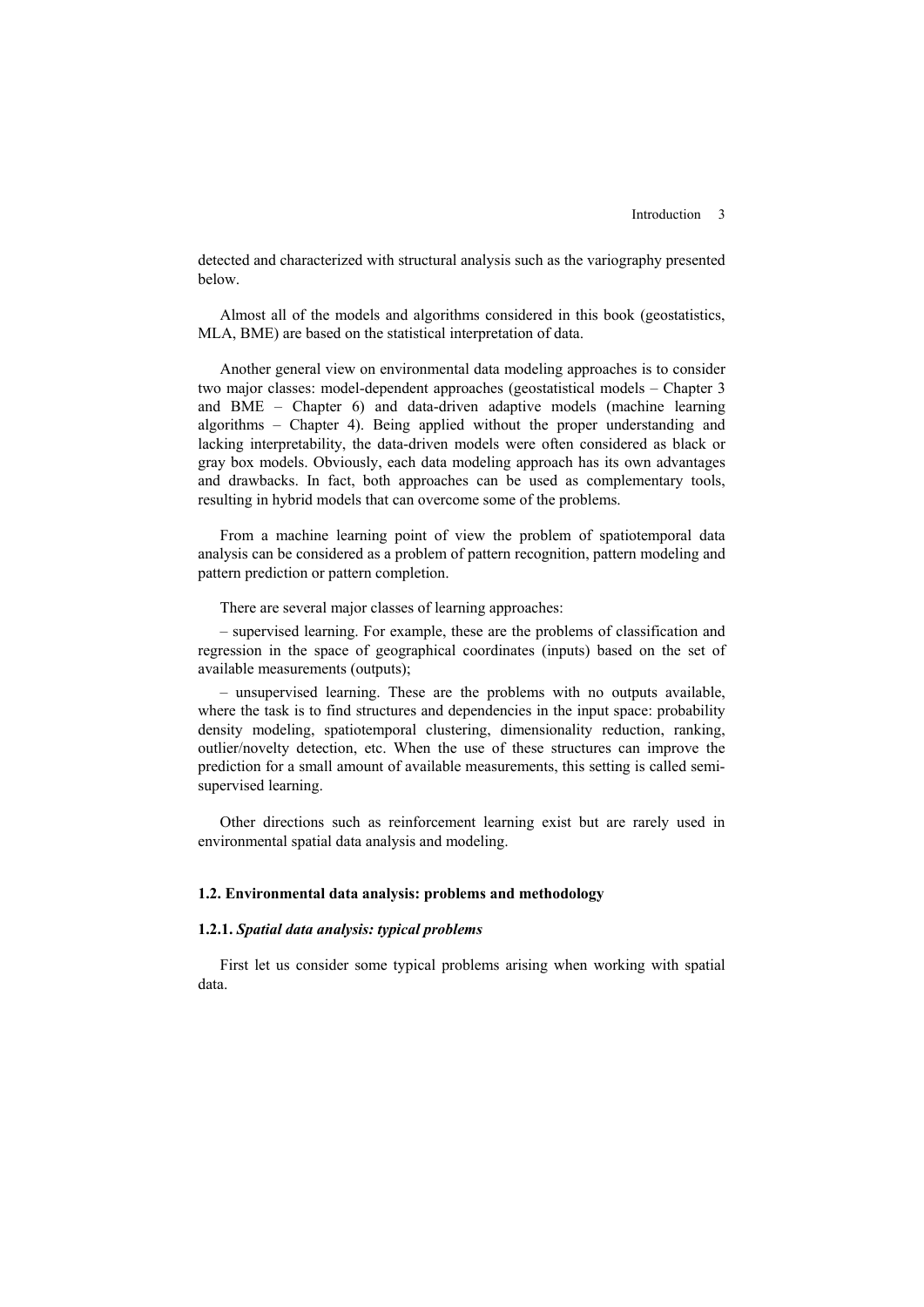

**Figure 1.1.** *Illustration of the problem of environmental data mapping*

Given measurements of several variables (see Figure 1.1 for the illustration) and a region of the study, typical problems related to environmental data mapping (and beyond, such as risk mapping, decision-oriented mapping, simulations, etc.) can be listed as follows:

– predicting a value at a given point (marked by "?" in Figure 1.1, for example). If it is the only point of interest, perhaps the best way is simply to take a measurement there. If not, a model should be developed. Both deterministic and statistical models can be used;

– building a map using given measurements. In this case a dense grid is usually developed over the region of study taking into account the validity domain (see Chapter 2) and at each grid node predictions are performed finally giving rise to the raster model of spatial predictions. After post-processing of this raster model different presentations are possible – isolines, 3D surfaces, etc. Both deterministic and statistical models can be used;

– taking into account measurement errors. Errors can be either independent or spatially correlated. Statistical treatment of data is necessary;

– estimating the prediction error, i.e. predicting both unknown value and its uncertainty. This is a much more difficult question. Statistical treatment of data is necessary;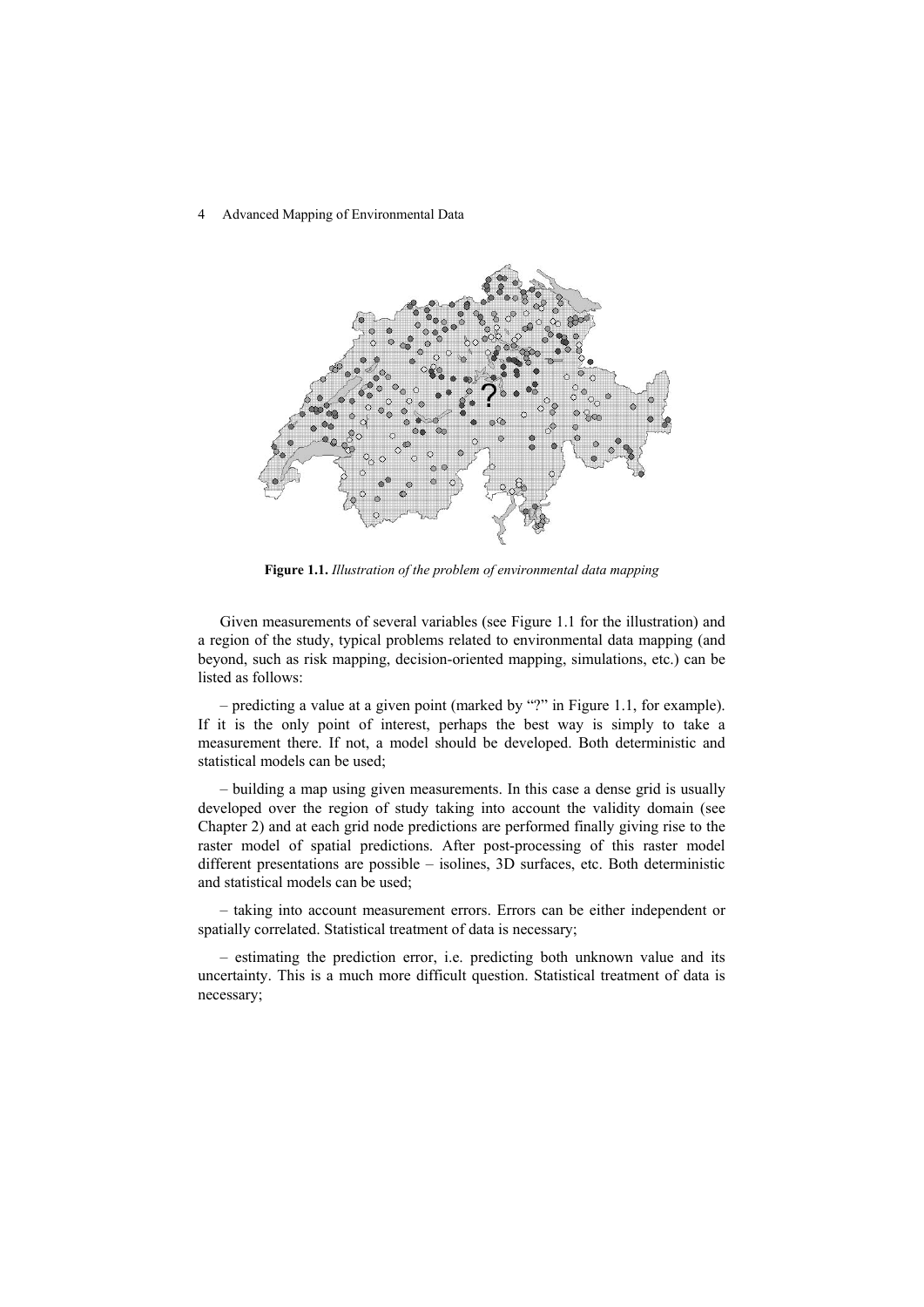– risk mapping, which is concerned with uncertainty quantification for the unknown value. The best approach is to estimate a local probability density function, i.e. mapping densities using data measurements and expert knowledge;

– joint predictions of several variables or prediction of a primary variable using auxiliary data and information. Very often in addition to the main variable there are other data (secondary variables, remote sensing images, digital elevation models, etc.) which can contribute to the analysis of the primary variable. Additional information can be "cheaper" and more comprehensive. There are several geostatistical models of co-predictions (co-kriging, kriging with external drift) and co-simulations (e.g. sequential Gaussian co-simulations). As well as being more complete, secondary information usually has better spatial and dimensional resolutions which can improve the quality of final analysis and recover missing information in the principal monitoring network. This is an interesting topic of future research;

– optimization of the monitoring network (design/redesign). A fundamental question is always where to go and what to measure? How can we optimize the monitoring network in order to improve predictions and reduce uncertainties? At present there are several possible approaches: uncertainty/variance-based, Bayesian approach, space filling, optimization based on support vectors (see references);

– spatial stochastic conditional simulations or modeling of spatial uncertainty and variability. The main idea here is to develop a spatial Monte Carlo model which can produce (generate) many realizations of the phenomena under study (random fields) using available measurements, expert knowledge and well defined criteria. In geostatistics there are several parametric and non-parametric models widely used in real applications (Chapter 3 and references therein). Post-processing of these realizations gives rise to different decision-oriented maps. This is the most comprehensive and the most useful information for an intelligent decision making process;

– integration of data/measurements with physical models. In some cases, in addition to data science-based models – meteorological models, geophysical models, hydrological models, geological models, models of pollution dispersion, etc. are available. How can we integrate/assimilate models and data if we do not want to use data only for the calibration purposes? How can we compare patterns generated from data and models? Are they compatible? How can we improve predictions and models? These fundamental topics can be studied using BME.

#### **1.2.2.** *Spatial data analysis: methodology*

The generic methodology of spatial data analysis and modeling consists of several phases. Let us recall some of the most important.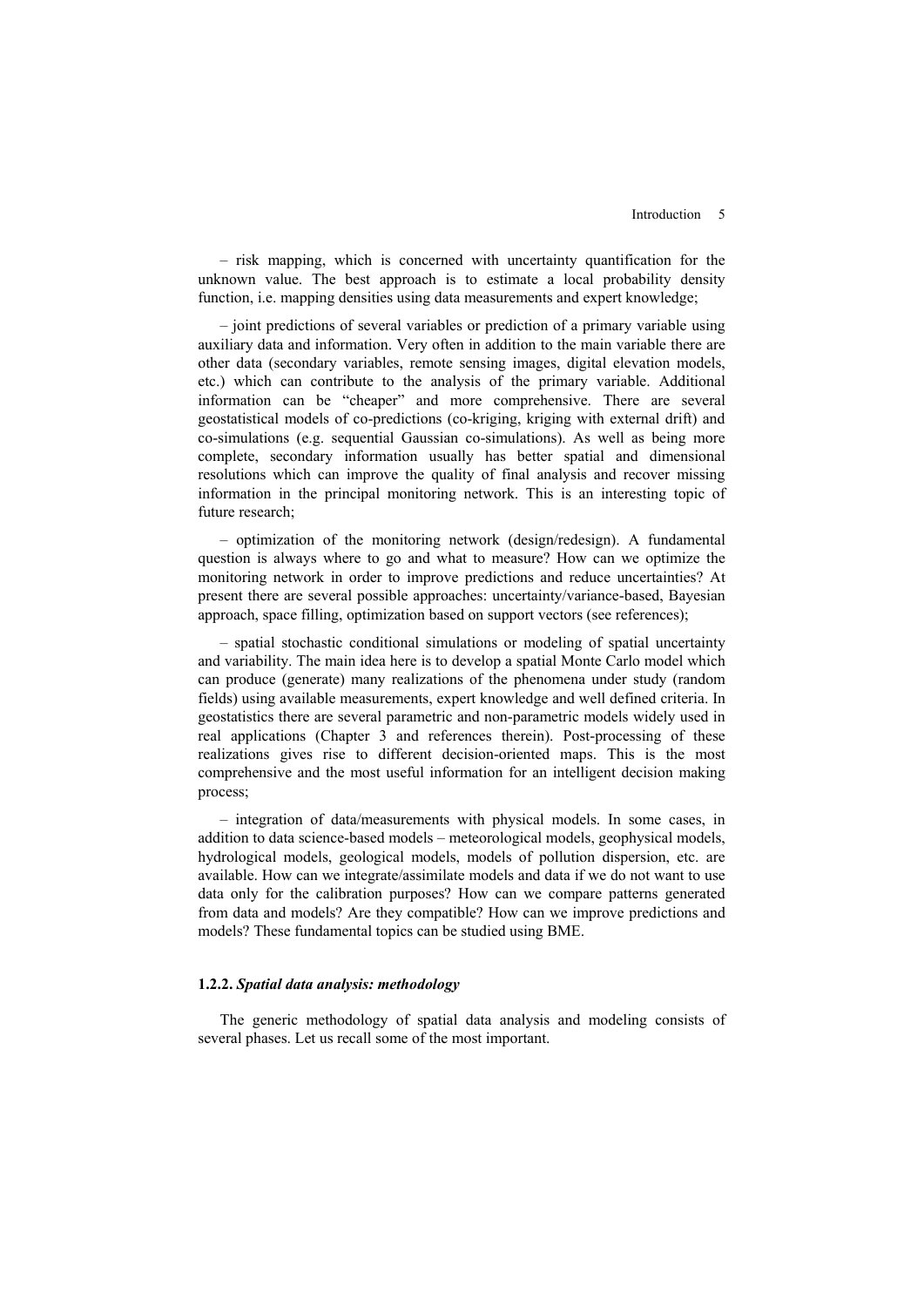**– Exploratory spatial data analysis (ESDA)**. Visualization of spatial data using different methods of presentation, even with simple deterministic models helps to detect data errors and to understand if there are patterns, their anisotropic structures, etc. An example of sample data visualization using Voronoï polygons and Delaunay triangulation is given in Figure 1.2. The presence of spatial structure and the West-East major axis of anisotropy are evident. Geographical Information Systems (GIS) can also be used as tools both for ESDA and for the presentation of the results. ESDA can also be performed within moving/sliding windows. This regionalized ESDA is a helpful tool for the analysis of complex non-stationary data.



**Figure 1.2.** *Visualization of raw data (left) using Voronoï polygons and Delaunay triangulation (right)* 

**– Monitoring network analysis and descriptions**. The measuring stations of an environmental monitoring network are usually spatially distributed in an inhomogenous manner. The problem of network homogenity (clustering and preferential sampling) is closely connected to global estimations, to the theoretical possibility of detecting phenomena with a monitoring network of the given design. Different topological, statistical and fractal measures are used to quantify spatial and dimensional resolutions of the networks (see details in Chapter 2).

**– Structural analysis** (variography). Variography is an extremely important part of the study. Variograms and other functions describing spatial continuity (rodogram, madogram, generalized relative variograms, etc.) can be used in order to characterize the existence of spatial patterns (from a two-point statistical point of view) and to quantify the quality of machine learning modeling using variography of the residuals. The theoretical formula for the variogram calculation of the random variable  $Z(x)$  under the intrinsic hypotheses is given by:

$$
\gamma(\mathbf{x}, \mathbf{h}) = \frac{1}{2}Var\left\{Z(\mathbf{x}) - Z(\mathbf{x} + \mathbf{h})\right\} = \frac{1}{2}E\left\{\left(Z(\mathbf{x}) - Z(\mathbf{x} + \mathbf{h})\right)^2\right\} = \gamma(\mathbf{h})
$$

where **h** is a vector separating two points in space. The corresponding empirical estimate of the variogram is given by the following formula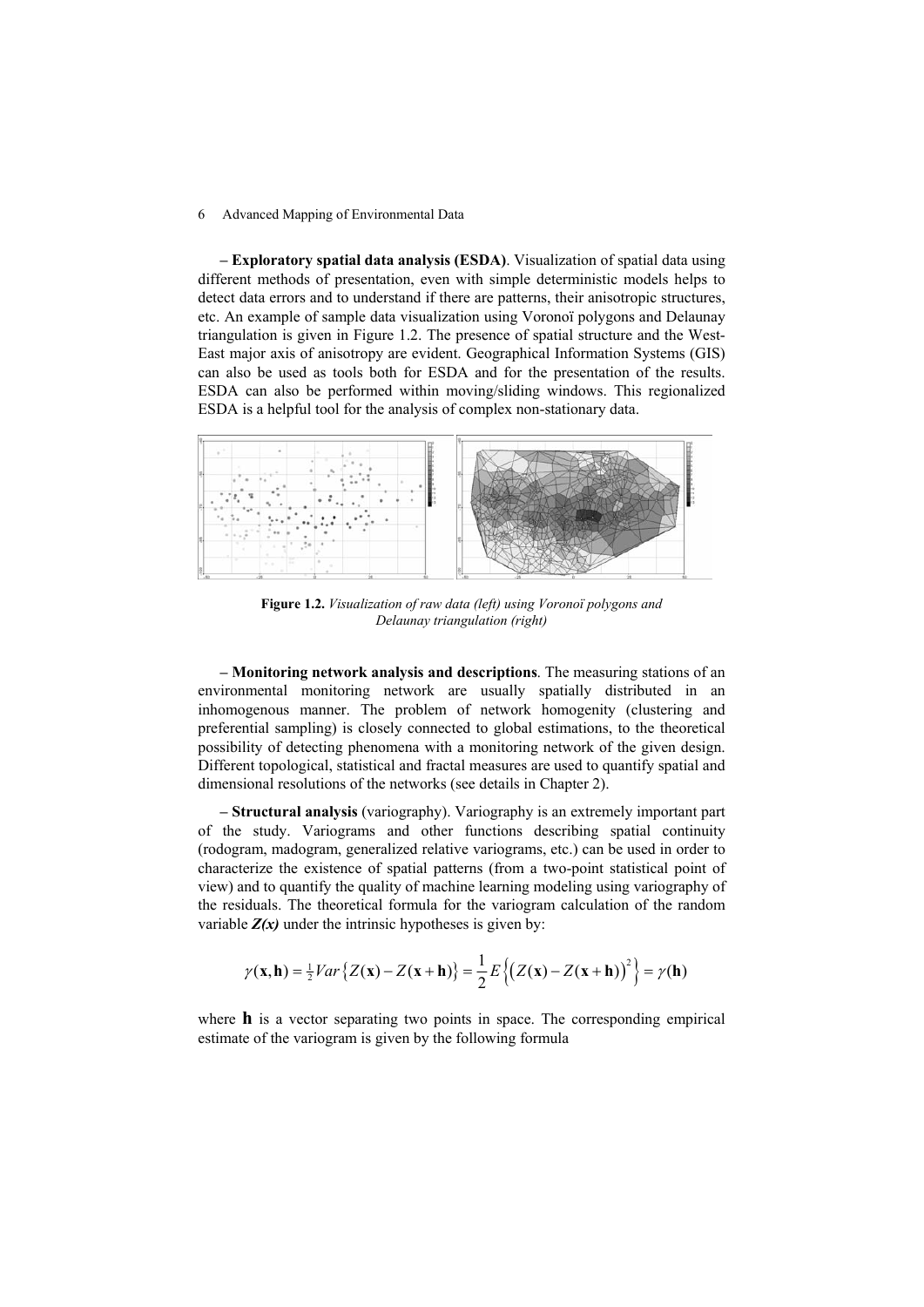$$
\gamma_{ij}(\mathbf{h}) = \frac{1}{2N(\mathbf{h})} \sum_{i=1}^{N(\mathbf{h})} (Z_i(\mathbf{x}) - Z_i(\mathbf{x} + \mathbf{h}))^2
$$

where N(**h)** is a number of pairs separated by vector **h**.

The variogram has the same importance for spatial data analysis and modeling as the auto-covariance function for time series. Variography should be an integral part of any spatial data analysis independent of the modeling approach applied (geostatistics or machine learning). In Figure 1.3 the experimental variogram rose for the data shown in Figure 1.2 is presented. A variogram rose is a variogram calculated in several directions and at many lag distances. A variogram rose is a very useful tool for detecting spatial patterns and their correlation structures. The anisotropy can be clearly seen in Figure 1.3.

**– Spatiotemporal predictions/simulations**, modeling of spatial variability and uncertainty, risk mapping. The following methods are considered in this book:

*- Geostatistics* (Chapter 3). Geostatistics is a well known approach developed for spatial and spatiotemporal data. It was established in the middle of the  $20<sup>th</sup>$ century and has a long successful history of theoretical developments and applications in different fields. Geostatistics treats data as realizations of random functions. The geostatistical family of kriging models provides linear and nonlinear modeling tools for spatial data mapping. Special models (e.g. indicator kriging) were developed to "map" local probability density functions, i.e. modeling of uncertainties around unknown values. Geostatistical conditional stochastic simulations are a type of spatial Monte Carlo generator which can produce many equally probable realizations of the phenomena under study based on well defined criteria.

*- Machine Learning Algorithms* (Chapter 4). Machine Learning Algorithms (MLA) offer several useful information processing capabilities such as nonlinearity, universal input-output mapping and adaptivity to data. MLA are nonlinear universal tools for obtaining and modeling data. They are excellent exploratory tools. Correct application of MLA demands profound expert knowledge and experience. In this book several architectures widely used for different applications are presented: neural networks: multilayer perceptron (MLP), probabilistic neural network (PNN), general regression neural network (GRNN), self-organizing (Kohonen) maps (SOM), and from statistical learning theory: Support Vector Machines (SVM), Support Vector Regression (SVR), and other kernel-based methods. At present, the conditional stochastic simulations using machine learning is an open question.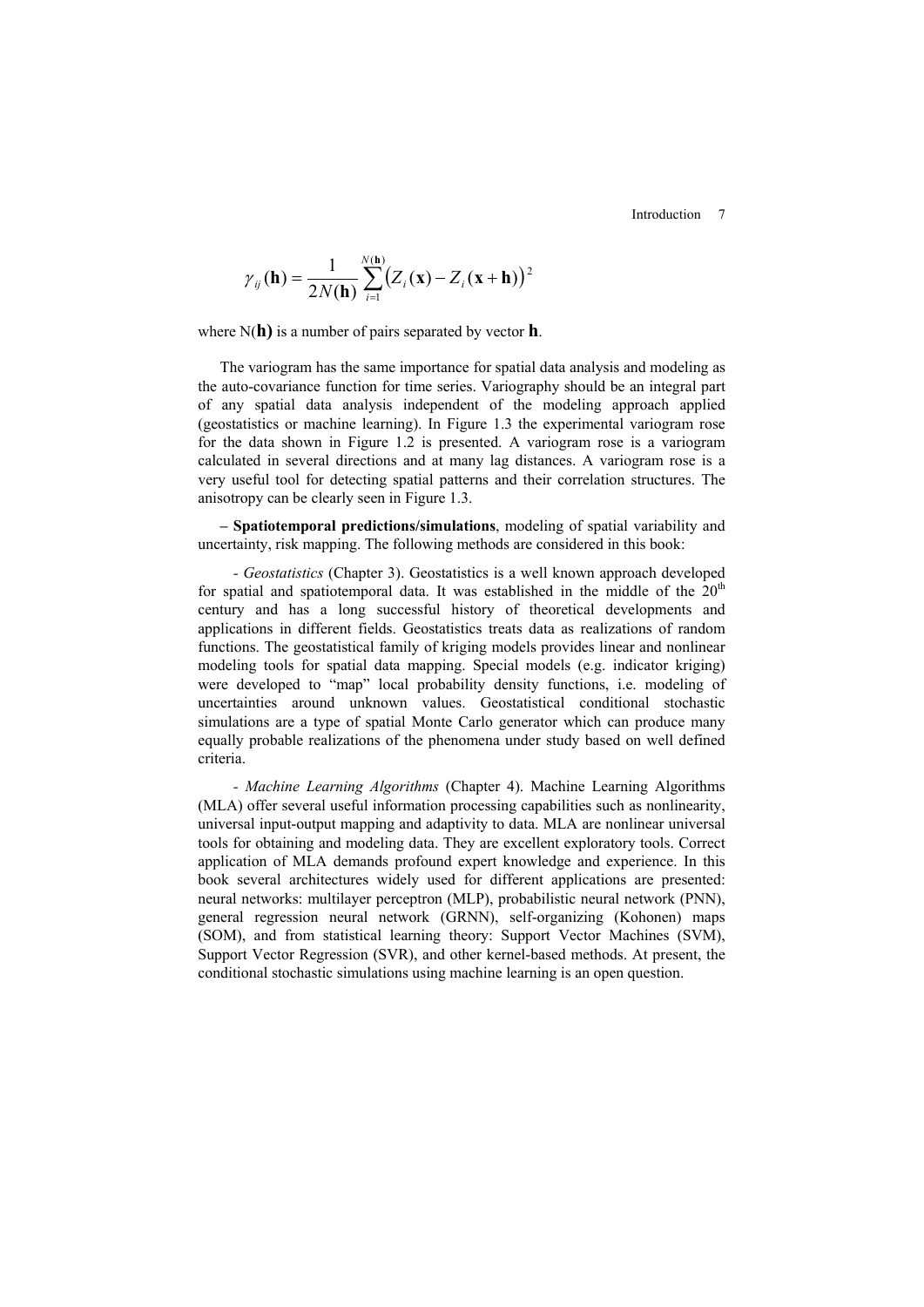8 Advanced Mapping of Environmental Data



**Figure 1.3.** *Experimental variogram rose for the data from Figure 1.2* 

*- Bayesian Maximum Entropy* (Chapter 6). Bayesian Maximum Entropy (BME) is based on recent developments in spatiotemporal data modeling. BME is extremely efficient in the integration of general expert knowledge and specific information (e.g. measurements) for the spatiotemporal data analysis, modeling and mapping. Under some conditions BME models are reduced to geostatistical models.

**– Model assessments/model validation**. This is a final phase of the study. The "best" models are selected and justified. Their generalization capabilities are estimated using a validation data set – a completely independent data set never used to develop and to select a model.

**– Decision-oriented mapping.** Geomatics tools such as Geographical Information Systems (GIS) can be used to efficiently visualize the prediction results. The resulting maps may include not only the results of data modeling but other thematic layers important for the decision making process.

**– Conclusions, recommendations, reports, communication of the results**.

#### **1.2.3.** *Model assessment and model selection*

Now let us return to the question of data modeling. As has already been mentioned, in general, there is no single solution to this problem. Therefore, an extremely important question deals with model selection and model assessment procedures. First we have to choose the "best" model and then estimate its generalization abilities, i.e. its predictions on a validation data set which has never been used for model development.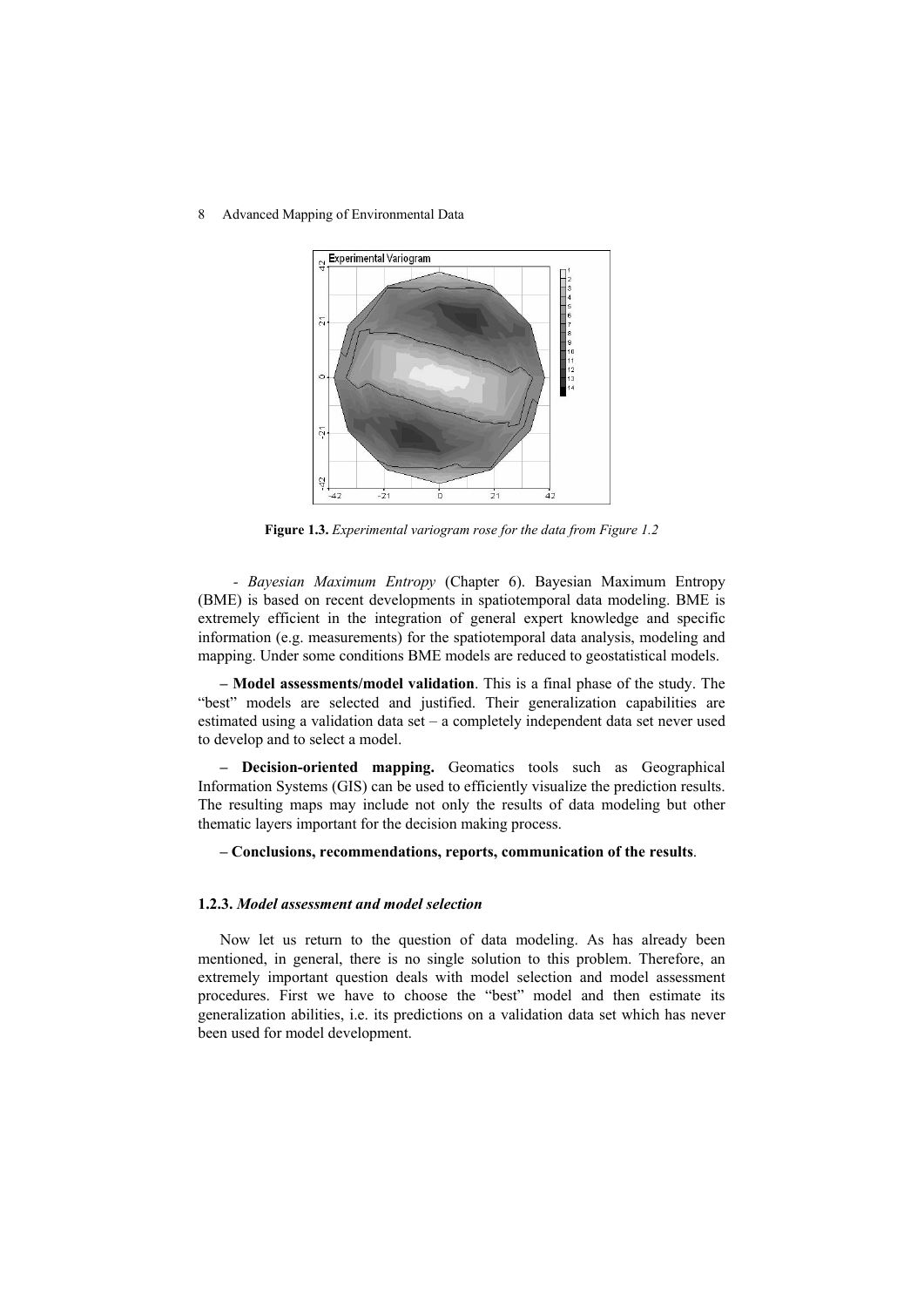Model selection and model assessment have two distinct goals [HAS 01]:

– *Model selection*: estimating the performance of different models in order to choose the best one: the most appropriate, the most adapted to data, best matching some prior knowledge, etc.

– *Model assessment*: having chosen a model, model assessment deals with estimating its prediction error on new independent data (generalization error).

In practice these problems are solved either using different statistical techniques or empirically by splitting the data into three subsets (Figure 1.4): training data, testing data and validation data. Let us note that in this book the traditional definition used in environmental modeling is used. The machine learning community splits data in the following order: training/validation/testing.

The training data subset is used to train the selected model (not necessarily the optimal or best model); the testing data subset is used to tune hyper-parameters and/or for the model selection, and the validation data subset is used to assess the ability of the selected model to predict new data. The validation data subset is not used during the training and model selection procedure. It can be considered as a completely independent data set or as additional measurements.

The distribution of percentages between data subsets is quite free. What is important is that all subsets characterize the phenomena under study in a similar way. For environmental spatial data it can be the clustering structure, the global distributions and variograms which should be similar for all subsets.

Model selection and model assessment procedures are extremely important especially for data-driven machine learning algorithms, which mainly depend on data quality and quantity and less on expert knowledge and modeling assumptions.



**Figure 1.4.** *Splitting of raw data*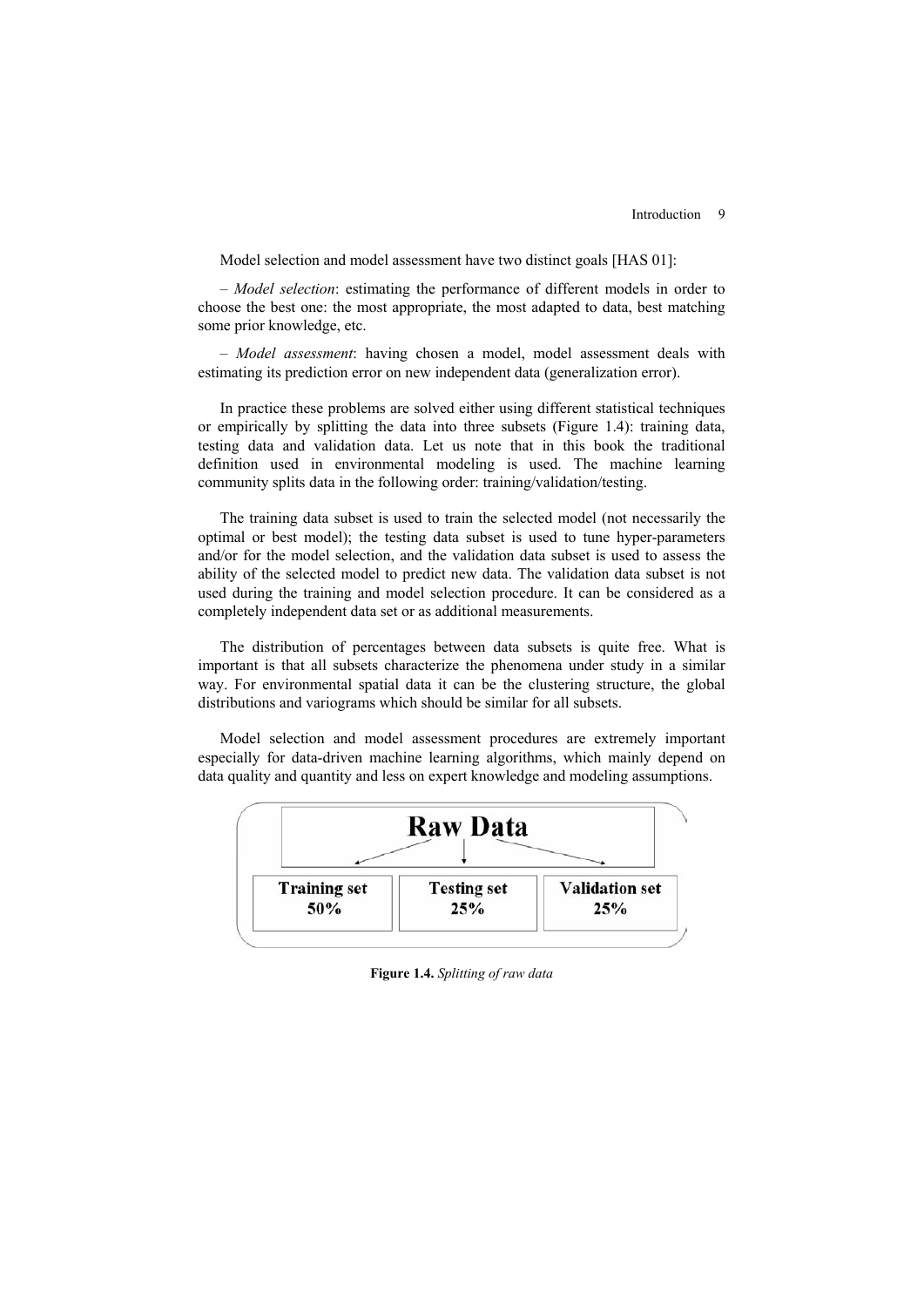A scheme of the generic methodology of using machine learning algorithms for spatial environmental data modeling is given in Figure 1.5. The methodology is similar to any other statistical analysis of data. The first step is to extract useful information (which should be quantified, e.g. as information described by spatial correlations) from noisy data. Then, the quality of modeling has to be controlled by analyzing the residuals. The residuals of training, testing and validation data should be uncorrelated white noise. Unfortunately in many applied publications this important step of the residual analysis is neglected.

Another important aspect of environmental decisions both during environmental modeling or environmental data analysis and forecasting deals with uncertainties of the corresponding modeling results. Uncertainties have great importance in intelligent decisions; sometimes they can be even more important than the particular prediction values. In statistical models (geostatistics, BME) this procedure is inherent and under some hypotheses confidence intervals can be derived. With MLA this is a slightly more difficult problem, but many theoretical and operational solutions have already been proposed.



**Figure 1.5.** *Methodology of MLA application for spatial data analysis*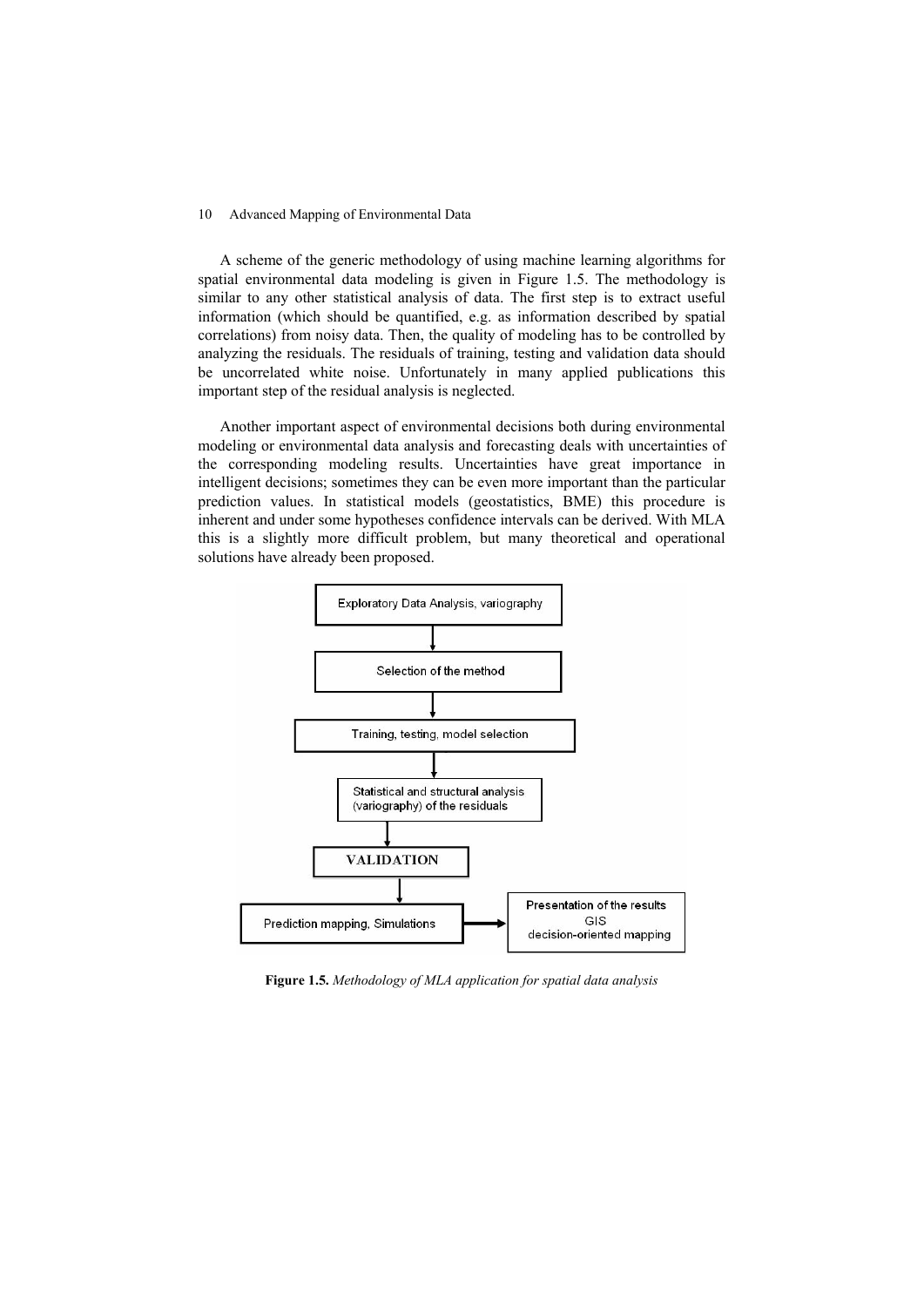#### Introduction 11

Concerning mapping and visualization of the results one possibility to summarize both predictions and uncertainties is to use "thick isolines" which characterize the uncertainty of spatial predictions (see Figure 1.6). For example, under some hypotheses which depend on the applied model, the interpretation is that with a probability of 95% an isoline of the predefined decision level can be found in the thick zone. Correct visualization is important in communicating the results to decision makers. It can be used also for monitoring network optimization procedures by demonstrating regions with high or unacceptable uncertainties. Let us note that such a visualization of predictions and uncertainties is quite common in time series analysis.



**Figure 1.6.** *Combining predictions with uncertainties: "thick isolines"*

In this section some basic problems of spatial data analysis, modeling and visualization were presented. Model-based (geostatistics, BME) methods and datadriven algorithms (MLA) were mentioned as possible modeling approaches to these tasks. Correct application of both of them demands profound expert knowledge of data, models, algorithms and their applicability. Taking into account the complexity of spatiotemporal data analysis, the availability of good literature (books, tutorials, papers) and software modules/programs with user-friendly interfaces are important for learning and applications.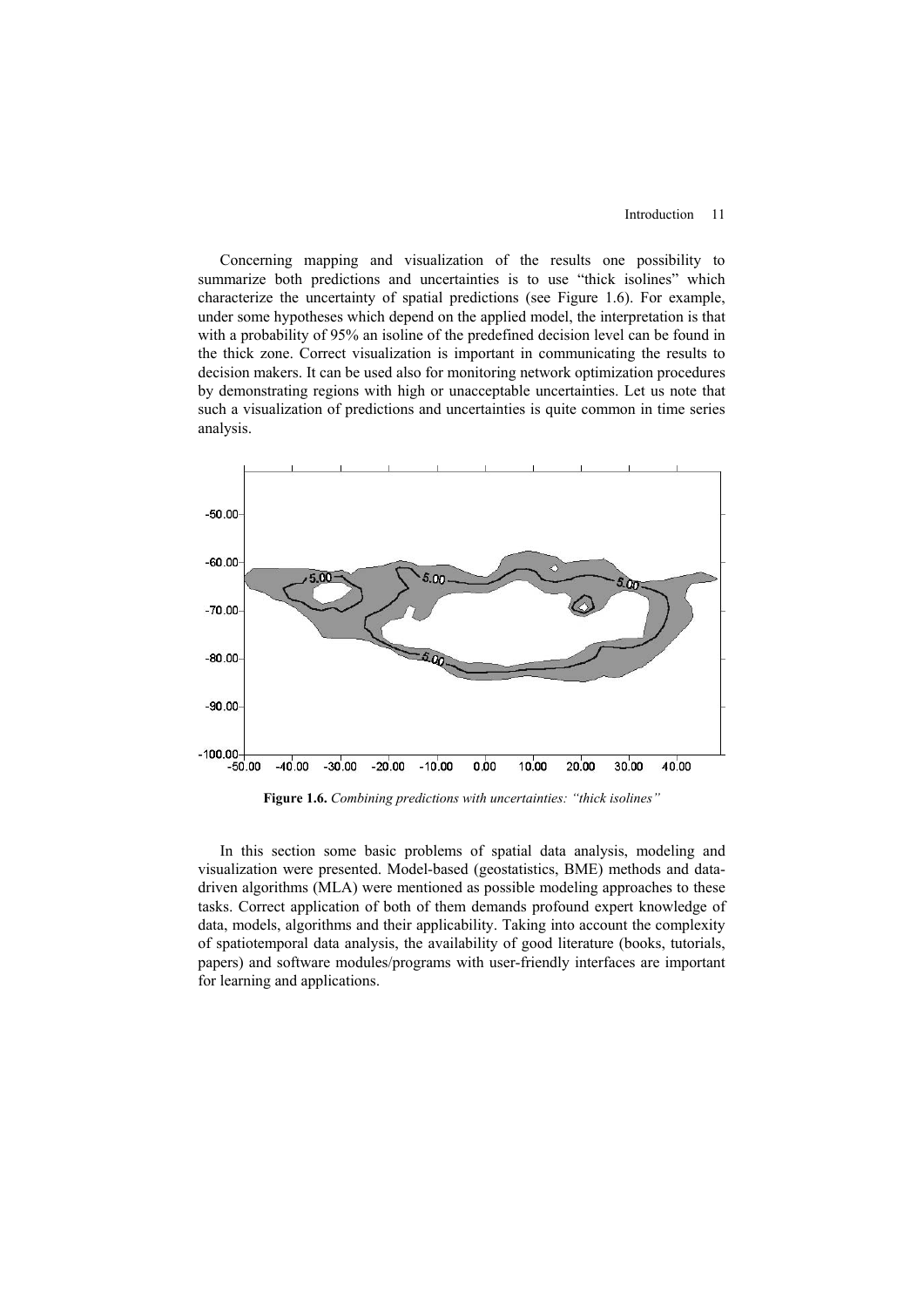In the following section some of the available resources such as books and software tools are given. The list is very short and far from being complete for this very dynamic research discipline, sometimes called environmental data mining.

# **1.3. Resources**

Some general information, including references to the conferences, tutorials and software for the methods considered in this book can be found on the Internet, in particular on the following sites:

– web resources on geostatistics and spatial statistics can be found at http://www.ai-geostats.org;

– on machine learning: http://www.kernel-machines.org/, http://www.supportvector.net/; http://mloss.org/about/ – machine learning open source software; http://www.cs.iastate.edu/~honavar/Courses/cs673/machine-learning-courses.html – index of ML courses, http://www.patternrecognition.co.za/tutorials.html – machine learning tutorials; very good tutorials on statistical data mining can be found on-line at http://www.autonlab.org/tutorials/list.html;

– Bayesian maximum entropy: some resources related to Bayesian maximum entropy (BME) methods. For a more complete list or references see Chapter 6; see also the BMELab site at http://www.unc.edu/depts/case/BMElab.

#### **1.3.1.** *Books, tutorials*

The list of books, given in the reference section below, is not complete but gives good references on introductory and advanced topics presented in the book. Some of these are more theoretical, while some concentrate more on the applications and case studies. In any case, most of them can be used as text books for the educational purposes as well as references for research.

# **1.3.2.** *Software*

All contemporary data analysis and modeling approaches are not feasible without powerful computers and good software tools. This book does not include a CD with software modules (unfortunately). Therefore, below we would like to recommend some cheap and "easy to find" software with short descriptions.

**–** *GSLIB*: a geostatistical library with Fortran routines [DEU 1997]. The GSLIB library, which first appeared in 1992, was an important step in geostatistics applications and stimulated new developments. It gave many researchers and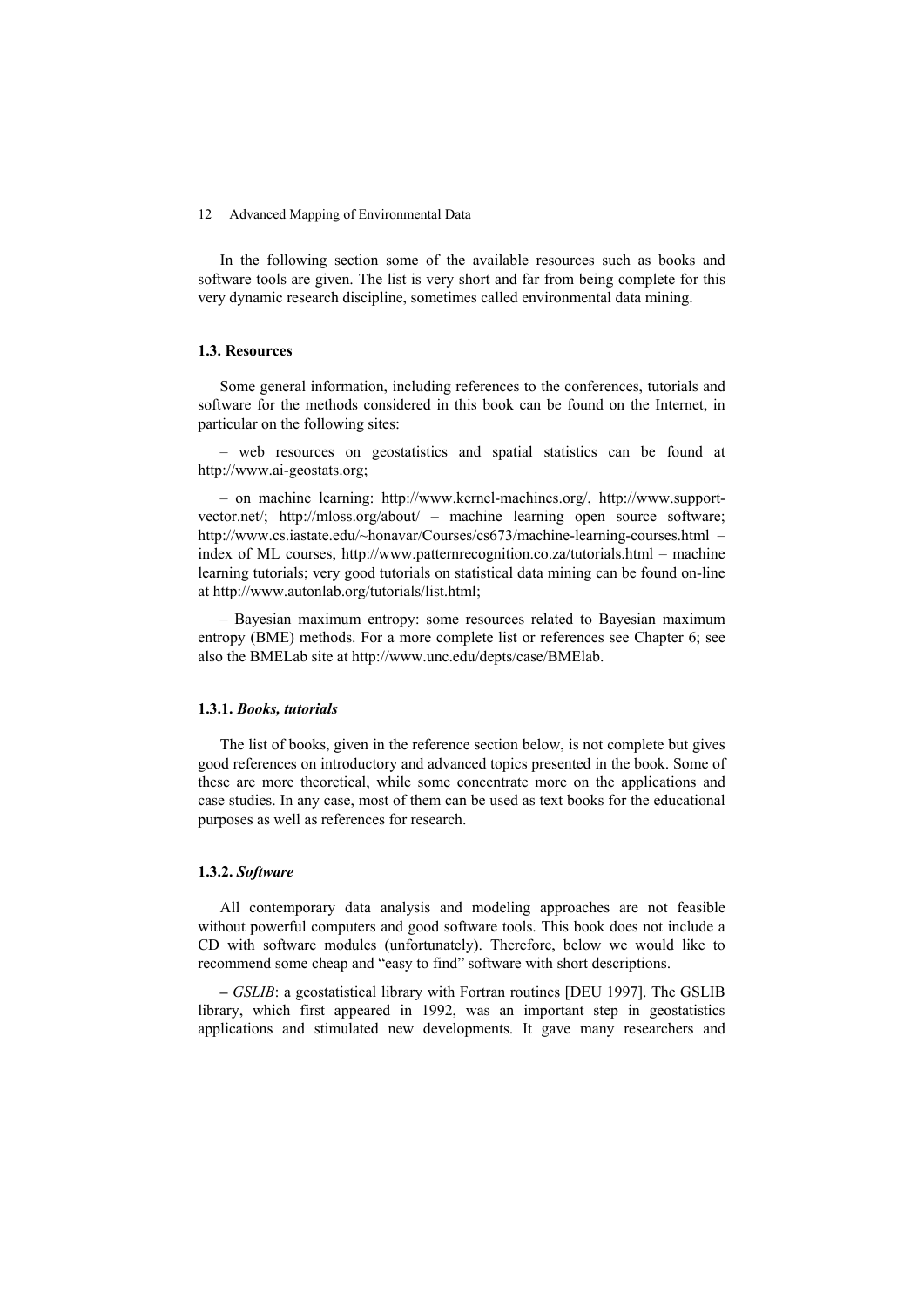students the possibility of starting with geostatistical models and learning corresponding algorithms having access to the codes. Description: the GSLIB modeling library covers both geostatistical predictions (family of kriging models) and conditional geostatistical simulations. There is a version of GSLIB with user interfaces which can be found at http://www.statios.com/WinGslib.

**–** *S-GeMS* is a piece of software for 3D geostatistical modeling. Description: it implements many of the classical geostatistics algorithms, as well as new developments made at the SCRF lab, Stanford University. It includes a selection of traditional and the most recent geostatistical models: kriging, co-kriging, sequential Gaussian simulation, sequential indicator simulation, multi-variate sequential Gaussian and indicator simulation, multiple-point statistics simulation, as well as standard data analysis tools (histogram, QQ-plots, variograms) and interactive 3D visualization. Open source code is available at http://sgems.sourceforge.net.

**–** *Geostat Office* (GSO). An educational version of GSO comes with a book [KAN 04]. The GSO package includes geostatistical tools and models (variography, spatial predictions and simulations) and neural networks (multilayer perceptron, general regression neural networks and probabilistic neural networks).

– *Machine Learning Office* (MLO) is a collection of machine learning software modules: multilayer perceptron, radial basis functions, general regression and probabilistic neural networks, support vector machines, self-organizing maps. MLO is a set of software tools accompanying the book [KAN 08].

 $-R$  (http://www.r-project.org). R is a free software environment for statistical computing and graphics. It is a GNU project which is similar to the S language and environment. There are several contributed modules dedicated to geostatistical models and to machine learning algorithms.

– *Netlab* [NAB 01]. This consists of a toolbox of Matlab® functions and scripts based on the approach and techniques described in "Neural Networks for Pattern Recognition" by Christopher M. Bishop, (Oxford University Press, 1995), but also including more recent developments in the field. http://www.ncrg.aston.ac.uk/netlab.

– *LibSVM*: http://www.csie.ntu.edu.tw/~cjlin/libsvm is quite a popular library for Support Vector Machines.

– *TORCH* machine learning library (http://www.torch.ch). The tutorial on the library, http://www.torch.ch/matos/tutorial.pdf, presents TORCH as a machine learning library, written in C++, and distributed under a BSD license. The ultimate objective of the library is to include all of the state-of-the-art machine learning algorithms, for both static and dynamic problems. Currently, it contains all sorts of artificial neural networks (including convolutional networks and time-delay neural networks), support vector machines for regression and classification, Gaussian mixture models, hidden Markov models, k-means, k-nearest neighbors and Parzen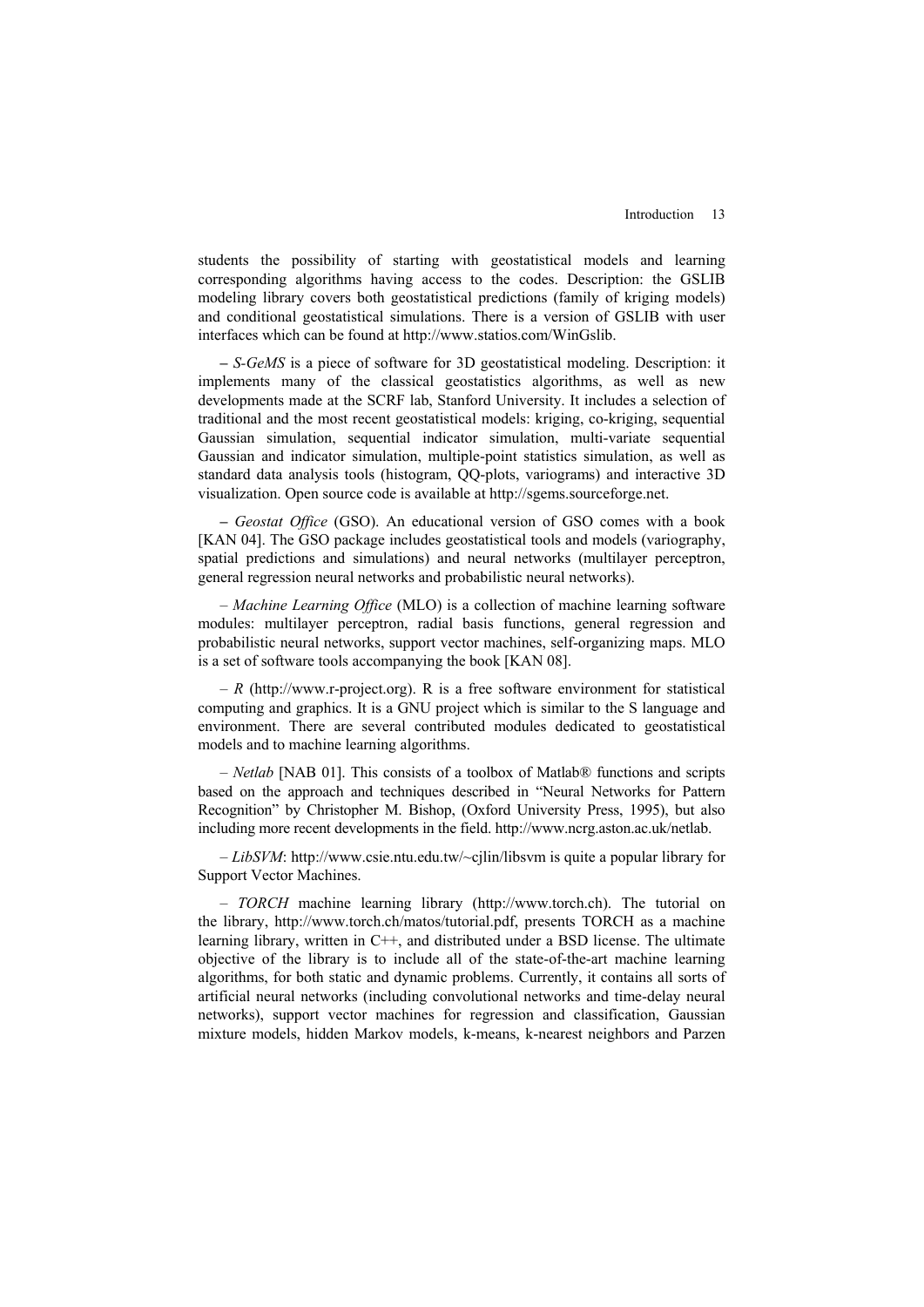windows. It can also be used to train a connected word speech recognizer. And last but not least, bagging and adaboost are ready to use.

– *Weka*: http://www.cs.waikato.ac.nz/~ml/weka. Weka is a collection of machine learning algorithms for data-mining tasks. The algorithms can either be applied directly to a dataset or taken from your own Java code. Weka contains tools for data pre-processing, classification, regression, clustering, association rules and visualization. It is also well-suited for developing new machine learning schemes.

– *Machine Learning Open Source Software* (MLOSS): http://mloss.org/about. The objective of this new interesting project is to support a community creating a comprehensive open source machine learning environment.

**–** *SEKS-GUI* (Spatiotemporal Epistematics Knowledge Synthesis software library and Graphic User Interface). Description: advanced techniques for modeling and mapping spatiotemporal systems and their attributes based on theoretical modes, concepts and methods of evolutionary epistemology and modern cognition technology. The interactive software library of SEKS-GUI explores heterogenous space-time patterns of natural systems (physical, biological, health, social, financial, etc.); accounts for multi-sourced system uncertainties; expresses the system structure using space-time dependence models (ordinary and generalized); synthesizes core knowledge bases, site-specific information, empirical evidence and uncertain data; and generates meaningful problem solutions that allow an informative representation of the real-world system using space-time varying probability functions and the associated maps (predicted attribute distributions, heterogenity patterns, accuracy indexes, system risk assessment, etc.). http://geography.sdsu.edu/Research/Projects/SEKS-GUI/SEKS-GUI.html. Manual: Kolovos, A., H-L Yu, and Christakos, G., 2006. SEKS-GUI v.0.6 User Manual. Dept. of Geography, San Diego State University, San Diego, CA.

– *BMELib Matlab library* (Matlab®) and its applications can be found on http://www.unc.edu/depts/case/BMElab/.

#### **1.4. Conclusion**

The problem of spatial and spatiotemporal data analysis is becoming more and more important: many monitoring stations around the world are collecting high frequency data on-line, satellites produce a huge amount of information about Earth on a daily basis, an immense amount of data is available within GIS.

Environmental data are multivariate and noisy; highly variable at many geographical scales – from local variability in hot spots to regional trends; many of them are unique (only one realization of the phenomena under study); usually environmental data are spatially non-stationary.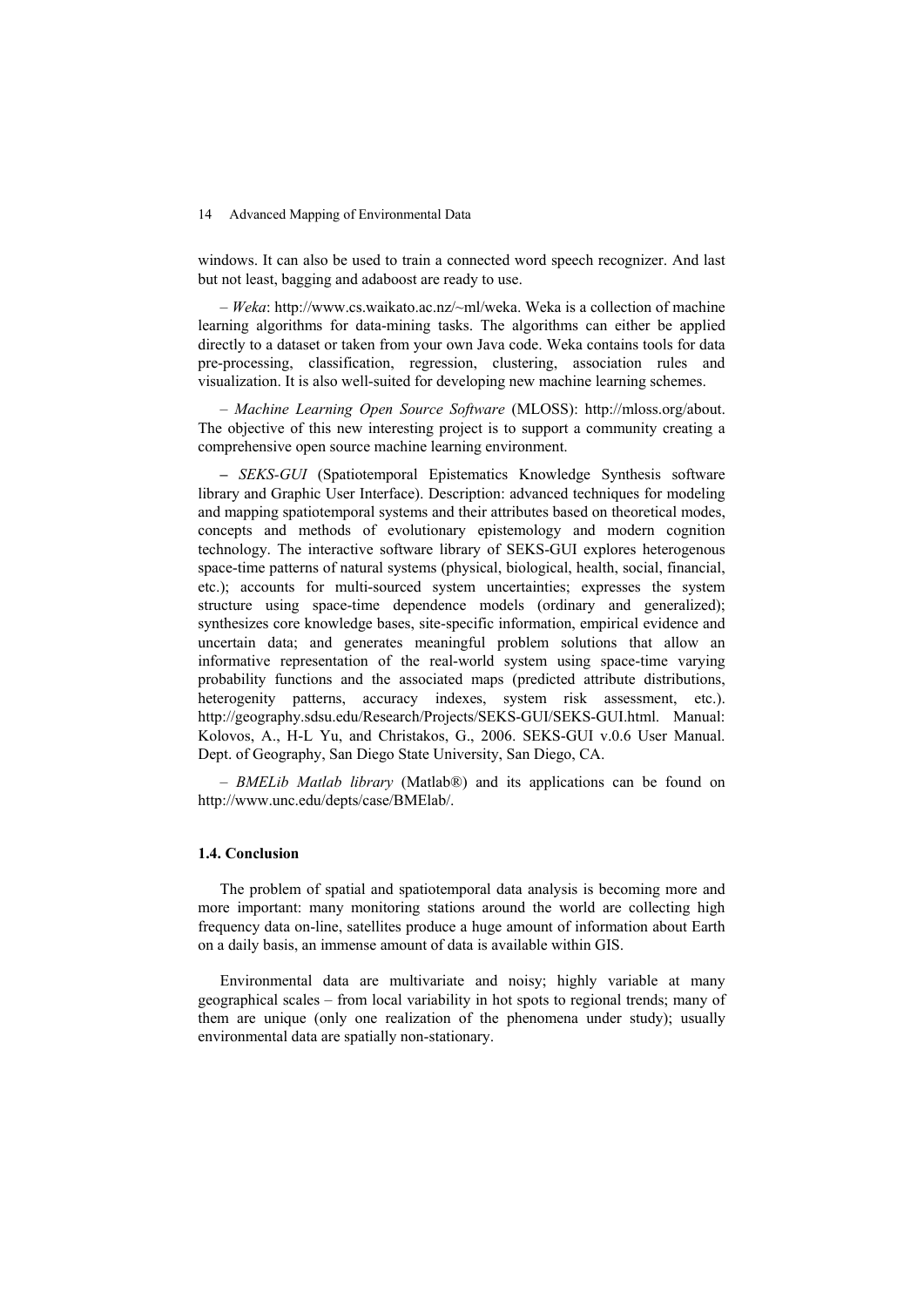The problem of the reconstruction of random fields using discrete data measurements has no single solution. Several important, and difficult to verify, hypotheses have to be accepted and tuning of the model-dependent parameters has to be carried out before arriving at a "unique and in some sense the best" solution.

In general, different data analysis approaches – both model-based and datadriven can be considered as complementary. For example, MLA can be efficiently used already at the phase of exploratory data analysis or for de-trending in a hybrid scheme. Moreover, there are links between these two groups of methods, such that, under some conditions, kriging (as a Gaussian process) can be considered as a particular neural network and vice versa.

Therefore, in this book, three currently different approaches are presented as possible solutions to the same problem of analysis and mapping of spatial data. Each of them has its own advantages and drawbacks in comparison with the others. In some cases they have quite unique properties to solve more specific tasks: geostatistical simulations and BME to model joint probability density functions (random fields), MLA when working with high dimensional and multivariate data. Hybrid models based on both approaches can overcome some difficulties and produce better results.

We propose to apply different methods and tools in order to produce alternative and complementary results which can improve decision-making processes.

#### **1.5. References**

[ABE 05] ABE S., *Support Vector Machines for Pattern Classification*, Springer, 2005.

- [BIS 07] BISHOP C.M., *Pattern Recognition and Machine Learning*, Springer, 2007.
- [CHE 98] CHERKASSKY V. and MULIER F., *Learning from Data*, John Wiley & Sons, 1998.
- [CHI 99] CHILES J.-P., DELFINER P., *Geostatistics: Modelling Spatial Uncertainty*, Wiley series in probability and statistics, John Wiley and Sons, 1999.
- [CHR 92] CHRISTAKOS G., *Random Field Models in Earth Sciences*, Academic Press, San Diego, CA, 1992.
- [CHR 98] CHRISTAKOS G. and HRISTOPULOS D.T., *Spatiotemporal Environmental Health Modelling*, Kluwer Academic Publ., Boston, MA, 1998.
- [CHR 00a] CHRISTAKOS G., *Modern Spatiotemporal Geostatistics*, Oxford University Press, New York, 2000.
- [CHR 02c] CHRISTAKOS G., BOGAERT P. and SERRE M.L., *Temporal GIS*, Springer-Verlag, New York, NY, with CD-ROM, 2002.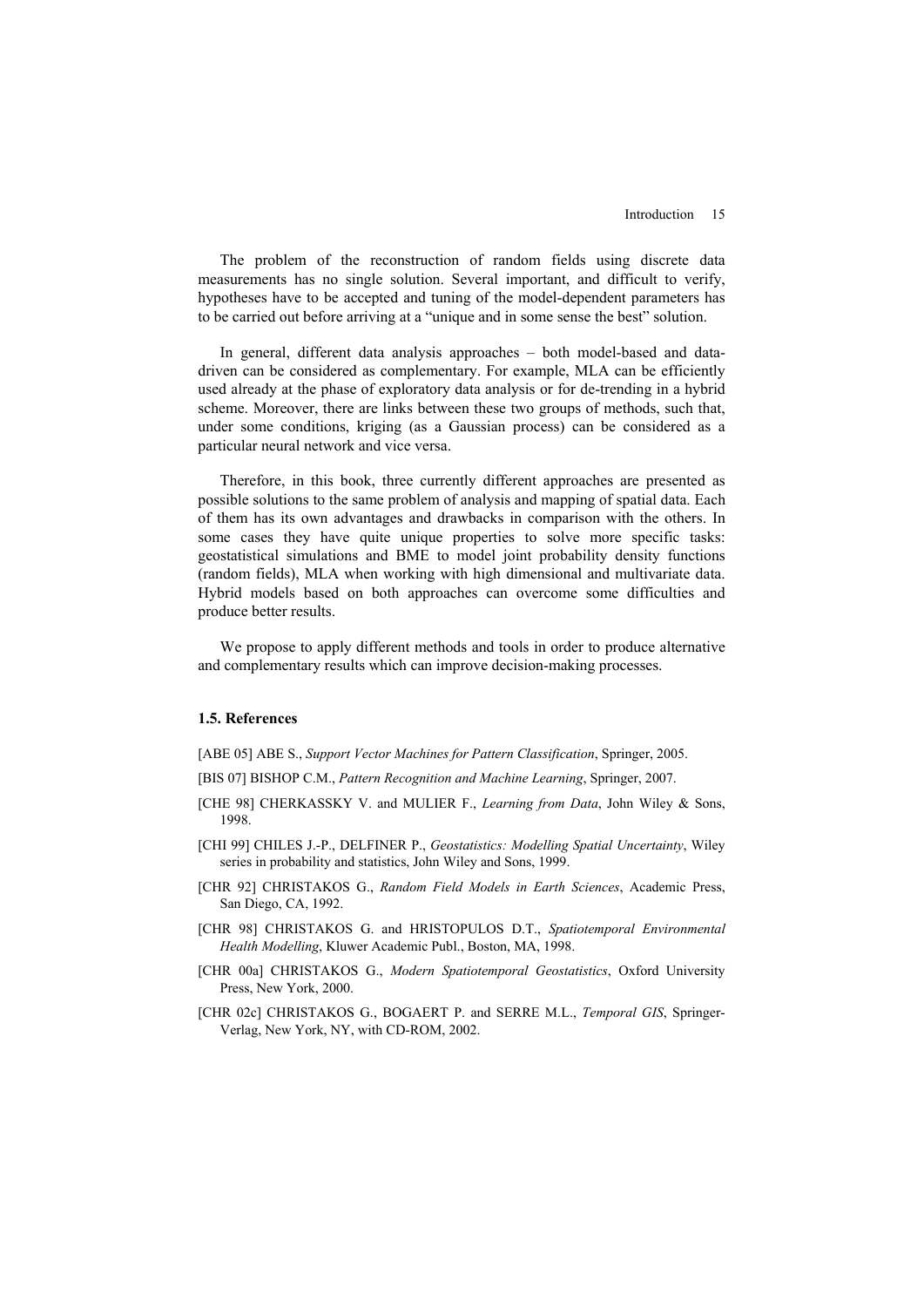- 16 Advanced Mapping of Environmental Data
- [CHR 05] CHRISTAKOS G., OLEA R.A., SERRE M.L., YU H.L. and WANG L-L., *Interdisciplinary Public Health Reasoning and Epidemic Modelling: The Case of Black Death*, Springer-Verlag, New York, NY, 2005.
- [CRE 93] CRESSIE, N., *Statistics for Spatial Data*, John Wiley and Sons, NY, 1993.
- [CRI 00] CRISTIANINI N. and SHAWE-TAYLOR J., *Support Vector Machines*, Cambridge University Press, 2000.
- [DAV 88] DAVID M., *Handbook of Applied Advanced Geostatistical Ore Reserve Estimation*, Elsevier Science Publishers, Amsterdam B.V., 216 p., 1988.
- [DEU 97] DEUTSCH C.V. and JOURNEL A.G., *GSLIB: Geostatistical Software Library and User's Guide*, Oxford University Press, 1997.
- [DOB 07] DOBESCH H., DUMOLARD P., and DYRAS I (eds.), *Spatial Interpolation for Climate Data: The Use of GIS in Climatology and Meteorology*, Geographical Information Systems series, ISTE, 2007.
- [DUB 03] DUBOIS G., MALCZEWSKI J., and DE CORT M. (eds.), *Mapping Radioactivity in the Environment, Spatial Interpolation Comparison 97*, European Commission, JRC Ispra, EUR 20667, 2003.
- [DUB 05] DUBOIS G. (ed.), *Automatic Mapping Algorithms for Routine and Emergency Data*, European Commission, JRC Ispra, EUR 21595, 2005.
- [DUD 01] DUDA R., HART P. and STORK D., *Pattern Classification*, 2nd edition, John Wiley & Sons, 2001.
- [GAN 63] GANDIN L.S., *Objective Analysis of Meteorological Fields*, Israel program for scientific translations, 1963, Jerusalem.
- [GOO 97] GOOVAERST P., *Geostatistics for Natural Resources Evaluation*, Oxford University Press, 1997.
- [GRU 06] DE GRUIJTER J., BRUS D., BIERKENS M.F.P. and KNOTTERS M., *Sampling for Natural Resource Monitoring*, Springer, 2006.
- [GUY 06] GUYON I., GUNN S., NIKRAVESH M., and ZADEH L. (eds.), *Feature Extraction: Foundations and Applications*, Springer, 2006.
- [HAS 01] HASTIE T., TIBSHIRANI R., and FRIEDMAN J., *The Elements of Statistical Learning*, Springer, 2001.
- [HAY 98] HAYKIN S., *Neural Networks: a Comprehensive Foundation*, Pearson Higher Education,  $2<sup>nd</sup>$  edition, 842 p., 1999.
- [HIG 03] HIGGINS N. A. and JONES J. A., *Methods for Interpreting Monitoring Data Following an Accident in Wet Conditions*, National Radiological Protection Board, Chilton, Didcot, 2003.
- [HYV 01] HYVARINEN A., KARHUNEN J., OJA E., *Independent Component Analysis*, Wiley Interscience, 2001.
- [ISA 89] ISAAKS E., SHRIVASTAVA M., *Applied Geostatistics*, Oxford University Press, 1989.